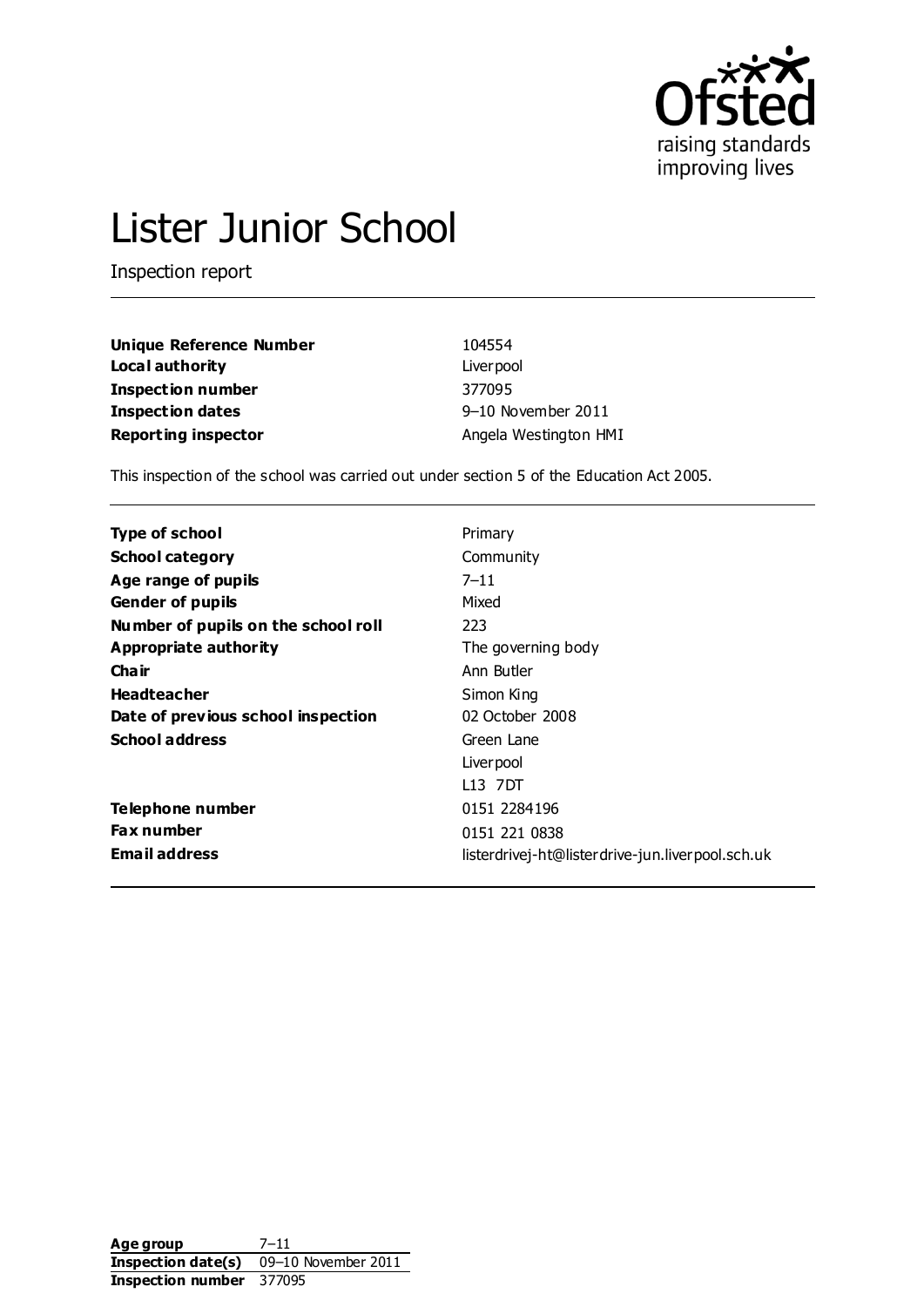The Office for Standards in Education, Children's Services and Skills (Ofsted) regulates and inspects to achieve excellence in the care of children and young people, and in education and skills for learners of all ages. It regulates and inspects childcare and children's social care, and inspects the Children and Family Court Advisory Support Service (Cafcass), schools, colleges, initial teacher training, work-based learning and skills training, adult and community learning, and education and training in prisons and other secure establishments. It rates council children's services, and inspects services for looked after children, safeguarding and child protection.

Further copies of this report are obtainable from the school. Under the Education Act 2005, the school must provide a copy of this report free of charge to certain categories of people. A charge not exceeding the full cost of reproduction may be made for any other copies supplied.

If you would like a copy of this document in a different format, such as large print or Braille, please telephone 0300 123 4234, or email [enquiries@ofsted.gov.uk](mailto:enquiries@ofsted.gov.uk)

You may copy all or parts of this document for non-commercial purposes, as long as you give details of the source and date of publication and do not alter the information in any way.

To receive regular email alerts about new publications, including survey reports and school inspection reports, please visit our website and go to 'Subscribe'.

Piccadilly Gate Store Street Manchester M1 2WD

T: 0300 123 4234 Textphone: 0161 618 8524 [enquiries@ofsted.gov.uk](mailto:enquiries@ofsted.gov.uk) [www.ofsted.gov.uk](http://www.ofsted.gov.uk/)



© Crown copyright 2011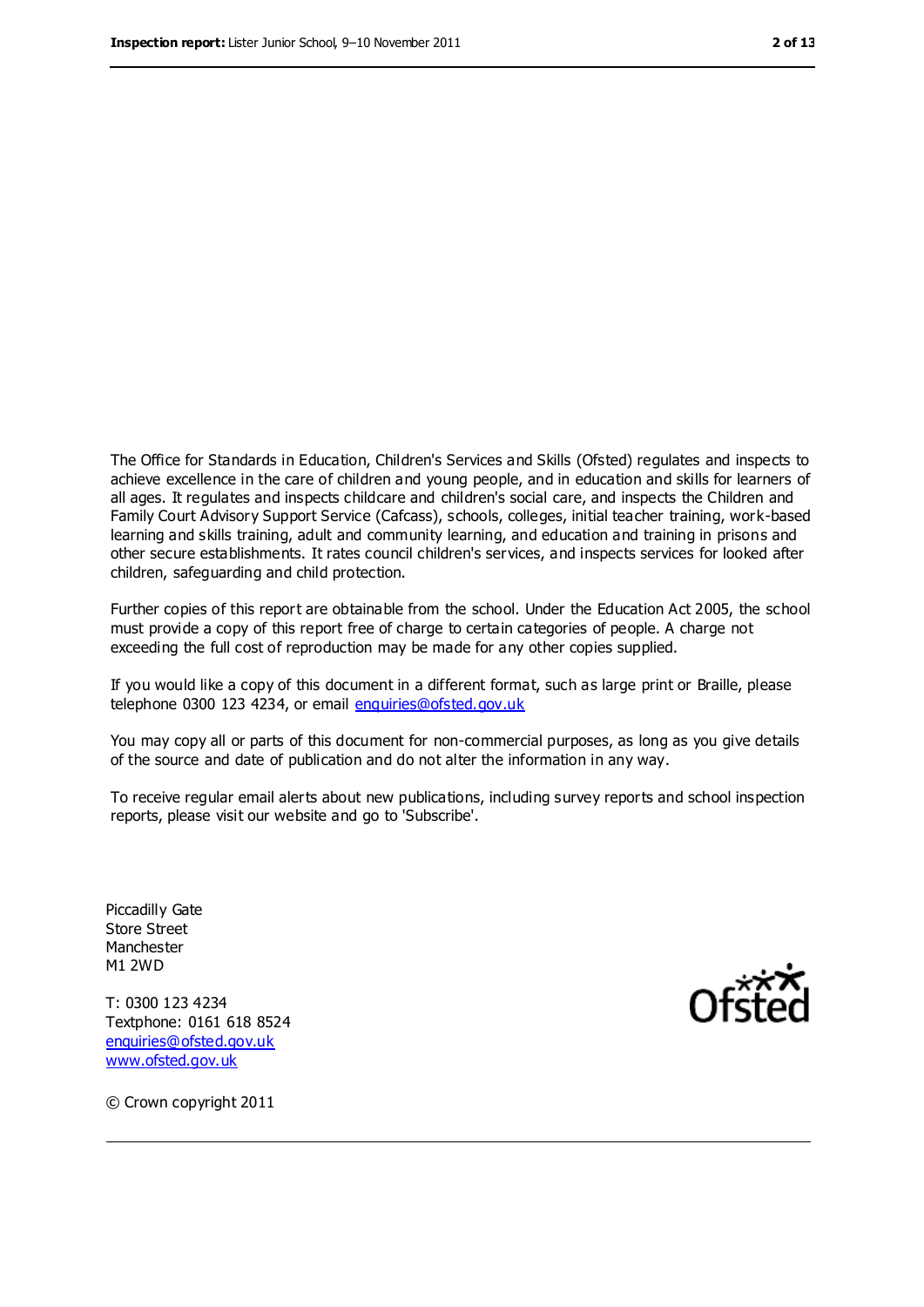## **Introduction**

This inspection was carried out by two of Her Majesty's Inspectors and one additional inspector. They observed teaching and learning in 19 lessons or part lessons and 10 teachers were seen. Discussions were held with staff, groups of pupils, the Chair of the Governing Body and a representative of the local authority. Inspectors observed the school's work and looked at a wide range of the school's documentation including safeguarding and vetting documents; the development plan; pupil tracking records; records of the monitoring of lessons and teachers' planning. Inspectors also scrutinised pupils' work, a case study of a pupil potentially vulnerable to underachieving; pupils, staff and 61 completed questionnaires from parents and carers.

The inspection team reviewed many aspects of the school's work. It looked in detail at a number of key areas.

- The extent to which leadership and management, especially of teaching, have improved and the impact on pupils' outcomes.
- Whether pupils make sufficient progress and attain well.
- $\blacksquare$  How much progress has been made on tackling the areas for improvement identified at the previous inspection.

## **Information about the school**

Lister Junior School is an average-sized primary school in the north of Liverpool. Most pupils are of White British heritage and the number from minority ethnic backgrounds, or for whom English is an additional language, is lower than average. The proportion of pupils with special educational needs and/or disabilities is above that found in most schools, as is the proportion of pupils known to be eligible for free school meals. The school has a number of national awards including the Healthy School status, Basic Skills Quality Mark and the Activemark. Within its local area, the school is a centre of excellence for French.

On day one of this inspection, most of the pupils in Years 5 and 6 departed for a residential trip.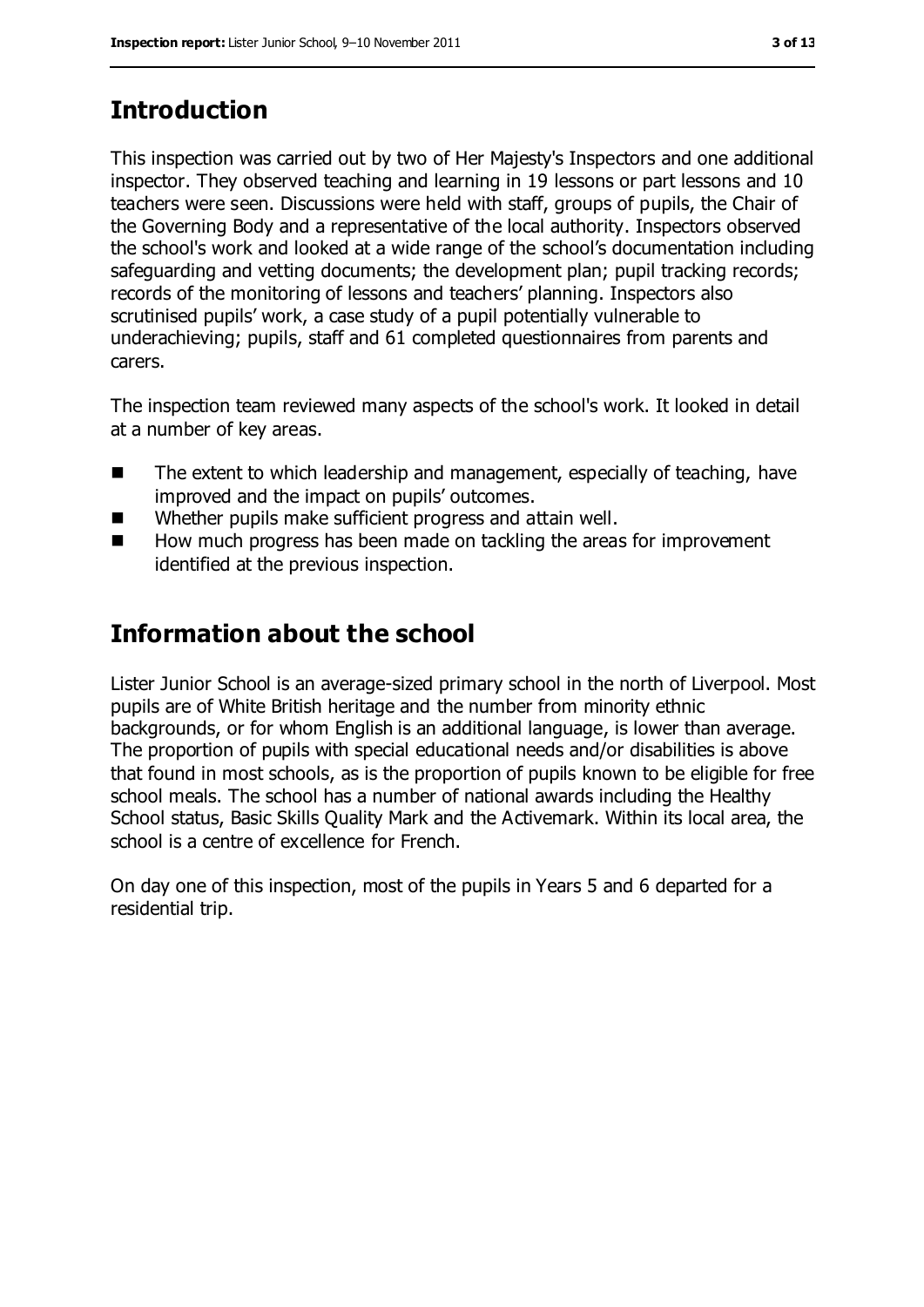**Inspection grades: 1 is outstanding, 2 is good, 3 is satisfactory and 4 is inadequate** Please turn to the glossary for a description of the grades and inspection terms

## **Inspection judgements**

| Overall effectiveness: how good is the school? |  |
|------------------------------------------------|--|
|                                                |  |

#### **The school's capacity for sustained improvement 3**

#### **Main findings**

Lister Junior is a satisfactory and improving school. Pupils' personal outcomes are good. They enjoy school very much; they report feeling safe and they make a good contribution to the life of their school and community. By the end of Year 6, pupils attain broadly average standards having made satisfactory progress overall. In 2011, the proportion of pupils who gained the expected Level 4 in both English and mathematics in national tests was significantly higher than was the case nationally. Pupils with special educational needs and/or disabilities and pupils who are potentially vulnerable make good, and in a few cases, outstanding progress overall.

The quality of teaching is satisfactory overall but it is uneven. It is less secure in Year 3 where the academic transition arrangements for pupils entering the school are not as robust as they should be and, as a result, progress made by pupils dips. Pupils make more rapid progress as they move further through the school, although even here the variability in teaching leads sometimes to uneven progress. This is, in part, due to the carousel arrangement of activities which is used by teachers in some lessons. This arrangement limits considerably the time available for direct teaching of key skills and the activities are not always matched sufficiently well to pupils' needs.

The school's focus on the areas identified at the previous inspection has been rewarded with an increase in the number of more-able pupils gaining the higher levels in mathematics. However, scrutiny of pupils' books and lesson observations reveal that, for some pupils, persistent errors in number and writing skills are limiting their progress. These are not consistently picked up and corrected.

The curriculum is good and has improved since the previous inspection. It is vibrant and interesting; it captures pupils' interest and enthuses them. Teachers work very hard to make lessons practical and engaging. The school's provision for the care, guidance and support of pupils is also good. Pupils are well looked after and there are strong relationships with agencies to support pupils and families. The pastoral transition arrangements on entry to the school are good.

The leadership and management of teaching and learning are satisfactory. The headteacher and two deputies work well together and are a reflective team. They have moved the school forward in several aspects and monitoring arrangements are well embedded. However, there has been no review of the carousel arrangements and its impact on the progress made by pupils. Safeguarding and vetting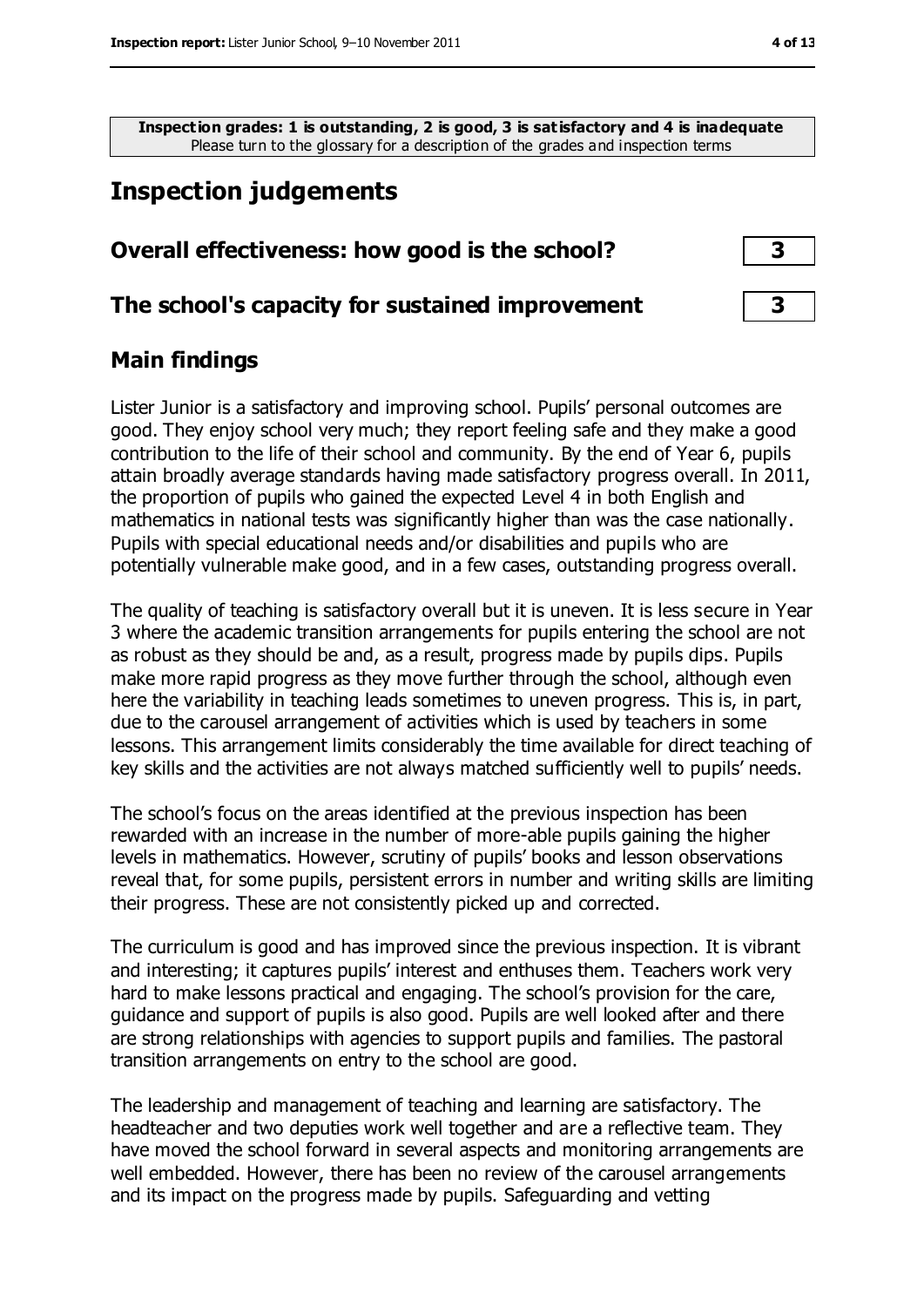requirements are well met. Given the improvements in the curriculum, the increase in the number of pupils gaining the higher levels in mathematics and the proportion of pupils gaining the expected level in both English and mathematics, the school has satisfactory capacity to improve further.

Up to 40% of the schools whose overall effectiveness is judged satisfactory may receive a monitoring visit by an Ofsted inspector before their next section 5 inspection.

#### **What does the school need to do to improve further?**

- $\blacksquare$  Improve the academic transition of pupils on entry to the school by:
	- building on the Year 2 results
	- checking pupils' knowledge of letter sounds to read unknown words and to spell correctly and ensure that all pupils quickly fill in any gaps in their knowledge
	- checking pupils' ability to read at sight and to spell correctly high frequency words, and ensuring that all pupils quickly fill in any gaps in their knowledge
	- ensuring that the transition from feeder schools' reading schemes to the school's own scheme is seamless and moves pupils forward
	- improving the subject knowledge of teachers in Years 3 on how pupils in Key Stage 1 learn to read and write and how they can best move pupils forward.
- $\blacksquare$  Increase rates of progress made by pupils across the school by:
	- ensuring that all teaching is based upon the accurate assessment of the needs of different groups in the classes
	- reviewing the impact of the carousel approach to lessons and raising the proportion of good and better teaching
	- ensuring that in all lessons sufficient attention is given to pupils acquiring high levels of skill in spelling, punctuation and grammar and the use of the four rules of number.

#### **Outcomes for individuals and groups of pupils 3**

Pupils' attainment on entry to the school is typically above average. Their achievement is satisfactory. In general, pupils make satisfactory, but uneven progress from Year 3 to Year 6. The school is particularly successful in supporting pupils whose circumstances make them potentially vulnerable to underachievement: those known to be eligible for free schools meals; those from minority ethnic heritage; pupils who are looked after and those with special educational needs and/or disabilities.

Pupils report that they enjoy school very much, they feel safe and they enjoy their lessons. They know how to keep healthy. Pupils spoken to, have a good awareness of road, rail and water safety and of the dangers of the internet. Pupil advocates 'buddy up' with the younger children to support them or play with them. They enjoy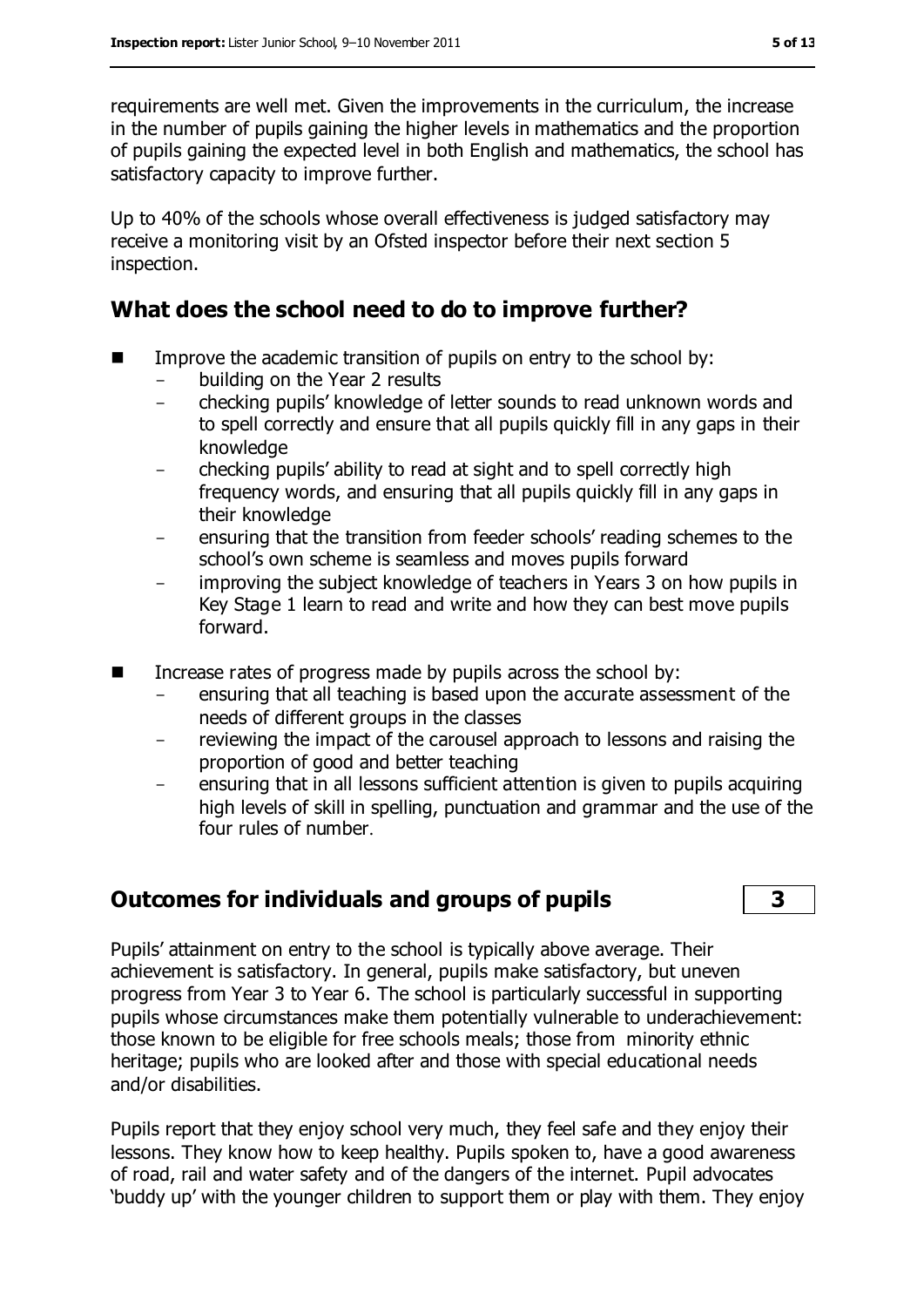the house system and the opportunity to elect house captains. The school council is active and can point to changes they have contributed to, such as the playground equipment. Pupils are involved in wider initiatives through the Liverpool Schools' Parliament. Currently, one member of the school council is the one of the pupil 'Lord Mayors.'

Pupils have good links with the local area: visiting nursing homes and churches and singing at local events. Pupil support for local and international charities is strong. They have established good links with a school in Haiti.

During this inspection, pupils' behaviour around the school was good. They line up and enter classrooms in an orderly fashion and are friendly and polite to each other. Attendance is average.

These are the grades for pupils' outcomes

| <i>ricoc di care grades for papilo outcomes</i>                                                                                                   |   |
|---------------------------------------------------------------------------------------------------------------------------------------------------|---|
| Pupils' achievement and the extent to which they enjoy their learning                                                                             |   |
| Taking into account:                                                                                                                              |   |
| Pupils' attainment <sup>1</sup>                                                                                                                   | ٦ |
| The quality of pupils' learning and their progress                                                                                                | 3 |
| The quality of learning for pupils with special educational needs and/or<br>disabilities and their progress                                       |   |
| The extent to which pupils feel safe                                                                                                              |   |
| <b>Pupils' behaviour</b>                                                                                                                          |   |
| The extent to which pupils adopt healthy lifestyles                                                                                               |   |
| The extent to which pupils contribute to the school and wider community                                                                           |   |
| The extent to which pupils develop workplace and other skills that will<br>contribute to their future economic well-being<br>Taking into account: |   |
| Pupils' attendance <sup>1</sup>                                                                                                                   | ٦ |
| The extent of pupils' spiritual, moral, social and cultural development                                                                           |   |
|                                                                                                                                                   |   |

#### **How effective is the provision?**

 $\overline{a}$ 

The teachers work very hard to make lessons engaging and exciting. Inspectors observed a number of practical, 'hands-on' lessons in a range of subjects which had clearly necessitated a great deal of planning and preparation. When these lessons worked well, pupils were highly motivated and gained a lot from them. For example, in a Year 5 mathematics lesson on capacity, pupils enthusiastically estimated and measured amounts of water, reading scales in millilitres and finding the difference between various amounts. Behaviour was good because pupils were interested in what they were doing and the work matched the groups' abilities well. In contrast, in some of the carousel lessons observed, the teacher had to move from one group to another, explaining different tasks, without the time to explain key points in detail. In addition, the emphasis in many lessons on pupils working in pairs or groups and sharing the recording of their work, without the teacher present to assess understanding or correct misconceptions, means that it is not clear how, in such instances, teachers keep abreast of who is and who is not learning the key points.

<sup>&</sup>lt;sup>1</sup>The grades for attainment and attendance are: 1 is high; 2 is above average; 3 is broadly average; and 4 is low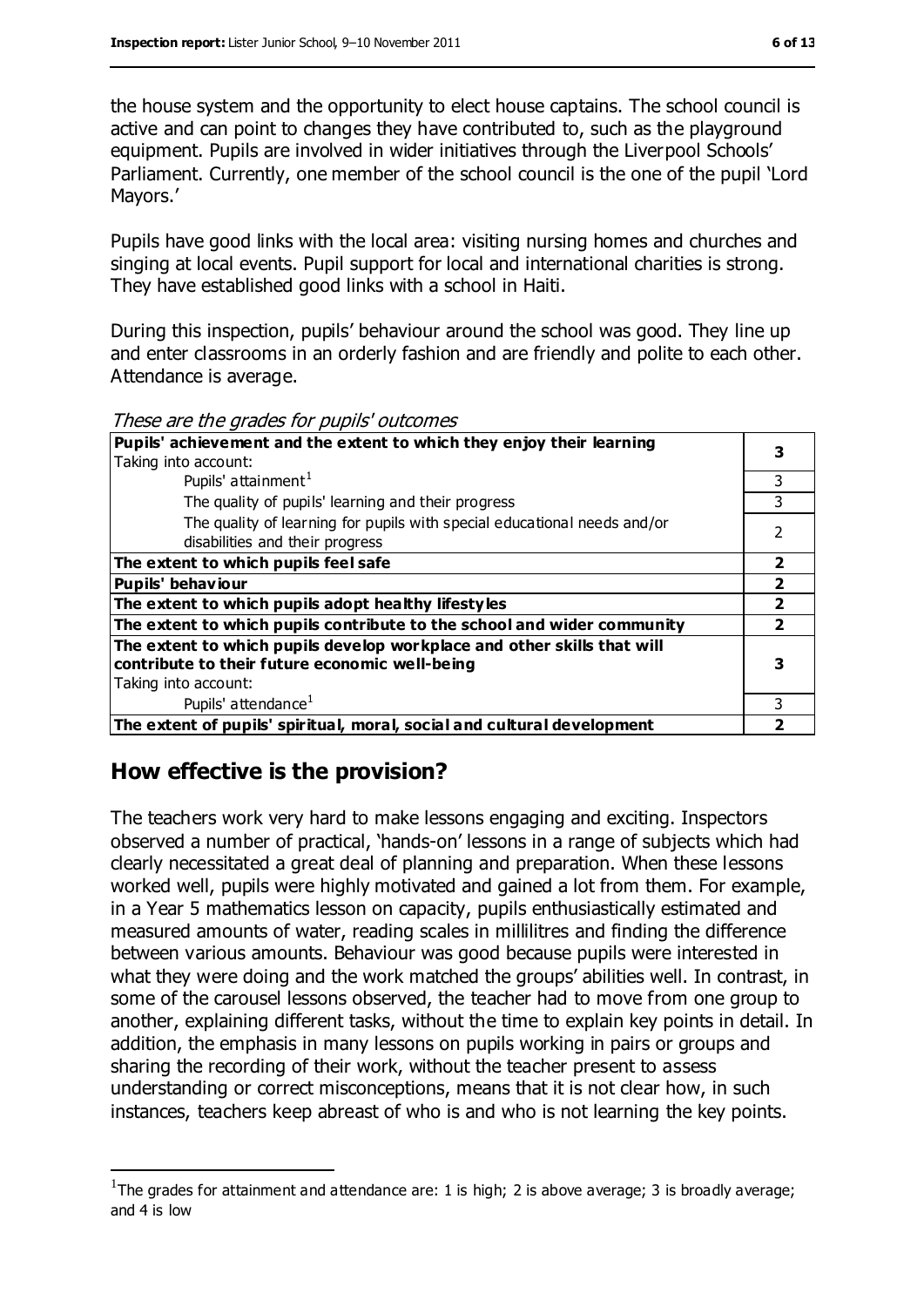In some lessons there is insufficient attention to ensuring that all pupils acquire skills in spelling, punctuation and grammar and to the four rules of number.

The curriculum is good: it is broad and interesting and it particularly promotes pupils' personal development well. Aspects of personal, social and health education permeate the fabric of the building, for example signs around the school encourage pupils to remember their manners: 'look behind you to see who is coming'. The use of specialist teachers for French, sport and music enhances provision. French features strongly throughout the school in notices and signs. A wide range of links with other partners enhances the provision on offer.

The school has well-organised arrangements for the care, guidance and support of pupils in policy and practice which contribute towards their good personal outcomes. There are striking examples of support provided by the school enabling individual pupils to overcome significant barriers to achievement. Pupils spoken to reported that the transition arrangements from the infant school are well planned and enable them to settle quickly.

These are the grades for the quality of provision

| The quality of teaching                                                  |  |  |
|--------------------------------------------------------------------------|--|--|
| Taking into account:                                                     |  |  |
| The use of assessment to support learning                                |  |  |
| The extent to which the curriculum meets pupils' needs, including, where |  |  |
| relevant, through partnerships                                           |  |  |
| The effectiveness of care, guidance and support                          |  |  |

#### **How effective are leadership and management?**

Aspects of leadership and management are good. Together, the headteacher and two deputy headteachers provide reflective leadership and management of the school and are improving the school's provision and pupils' outcomes. The school is a welcoming and happy community.

Leadership and management of the quality of teaching and learning are satisfactory. There is a well-established programme of monitoring activities, planned in advance, undertaken by the headteacher, deputy headteachers and subject and year group leaders. Formal, written reports on the quality of lessons, teachers' planning and pupils' work are produced and discussed. Improvements to teaching and lesson planning have been brought about as a result of monitoring. However, there has not yet been a review of the carousel arrangement to lessons which a number of teachers are using.

Governance is satisfactory. The governing body has an overview of the school's strengths and weaknesses and of current priorities. All safeguarding and statutory duties are well met. Parents and carers who returned questionnaires are overwhelmingly positive about the work of the school. The school responded to parental concerns about the transition arrangements and improved them. Partnerships with other agencies are strong. The school makes good use of links with local secondary schools, universities and health and social services to improve provision for its pupils and ensure their well-being.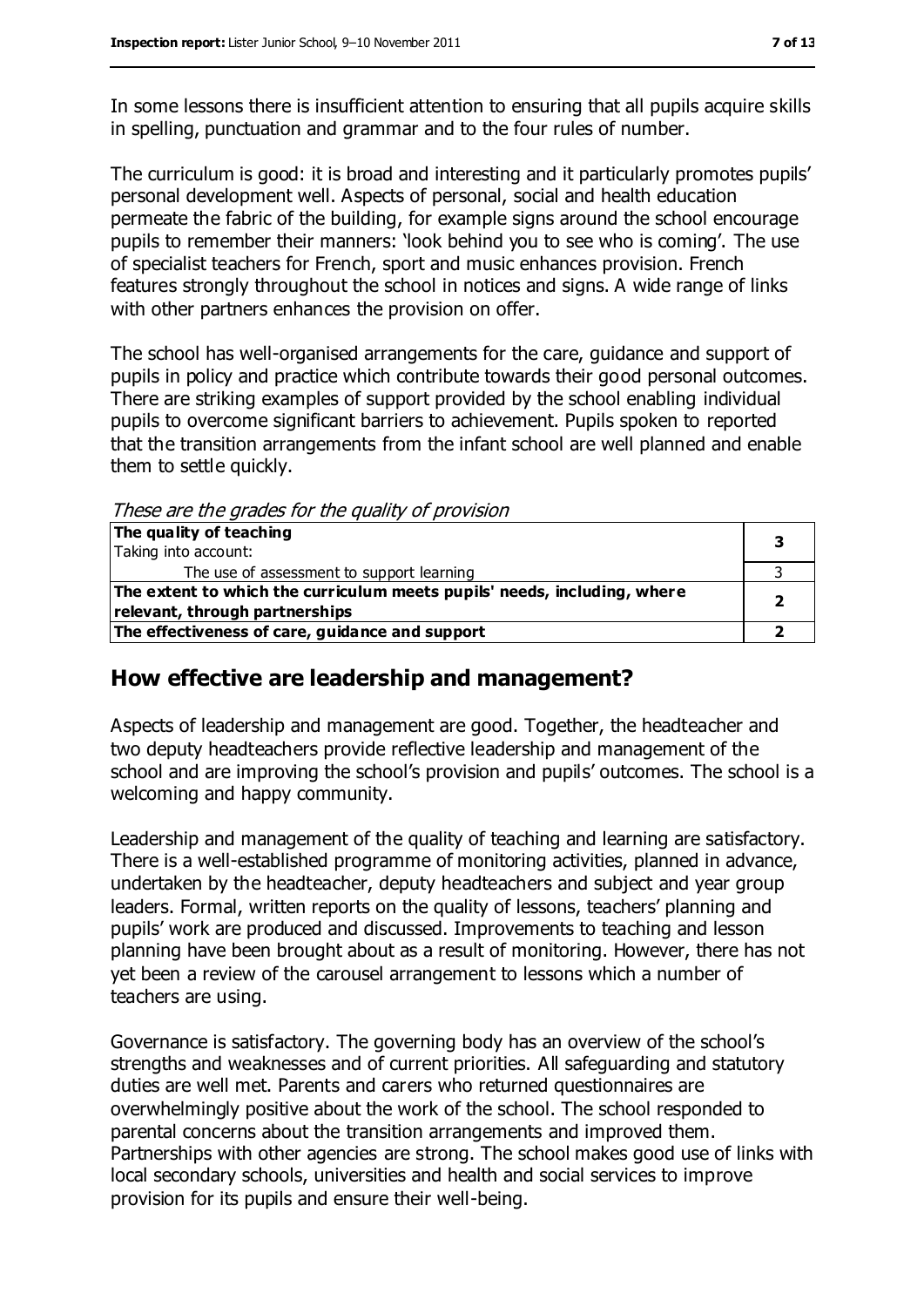The school promotes community cohesion satisfactorily. It has established links with a range of partners to broaden pupils' understanding of social and religious communities at various levels. Currently, the global and local dimensions are stronger than the national: the school's links with Haiti and the Liverpool Parliament, for example, are strongly established whereas there is less of a focus on national aspects.

The school promotes equality of opportunity and tackles discrimination well. A significantly larger than average proportion of pupils gains the expected Level 4 in both English and mathematics in Year 6 national tests. Consequently, the school is closing the attainment gap between potentially vulnerable groups and others and improving the life chances of these pupils whose circumstances make them most vulnerable.

These are the grades for the leadership and management

| The effectiveness of leadership and management in embedding ambit ion and<br>driving improvement       |   |  |
|--------------------------------------------------------------------------------------------------------|---|--|
|                                                                                                        |   |  |
| Taking into account:                                                                                   |   |  |
| The leadership and management of teaching and learning                                                 |   |  |
| The effectiveness of the governing body in challenging and supporting the                              |   |  |
| school so that weaknesses are tackled decisively and statutory responsibilities                        |   |  |
| met                                                                                                    |   |  |
| The effectiveness of the school's engagement with parents and carers                                   |   |  |
| The effectiveness of partnerships in promoting learning and well-being                                 |   |  |
| The effectiveness with which the school promotes equality of opportunity and<br>tackles discrimination |   |  |
| The effectiveness of safeguarding procedures                                                           | 2 |  |
| The effectiveness with which the school promotes community cohesion                                    |   |  |
| The effectiveness with which the school deploys resources to achieve value for<br>money                |   |  |

#### **Views of parents and carers**

Fifty-nine parents and carers returned completed questionnaires of whom almost all were wholly happy with the school's work. Four individual concerns were raised in writing about: funding for specialist provision for a child, the state of the school path in winter, a comment about bullying and poor behaviour and one parent questioning why the provision of milk and fruit had been stopped. These comments have been drawn to the school's attention. In contrast, a more typical response is the comment made by one parent that, 'I am very happy with the way my son is progressing. He is interested in the "topics" taught and enjoys learning, e.g. on Henry V111 at the moment. He also gets huge enjoyment from the drama club, which has really helped his reading and literacy.'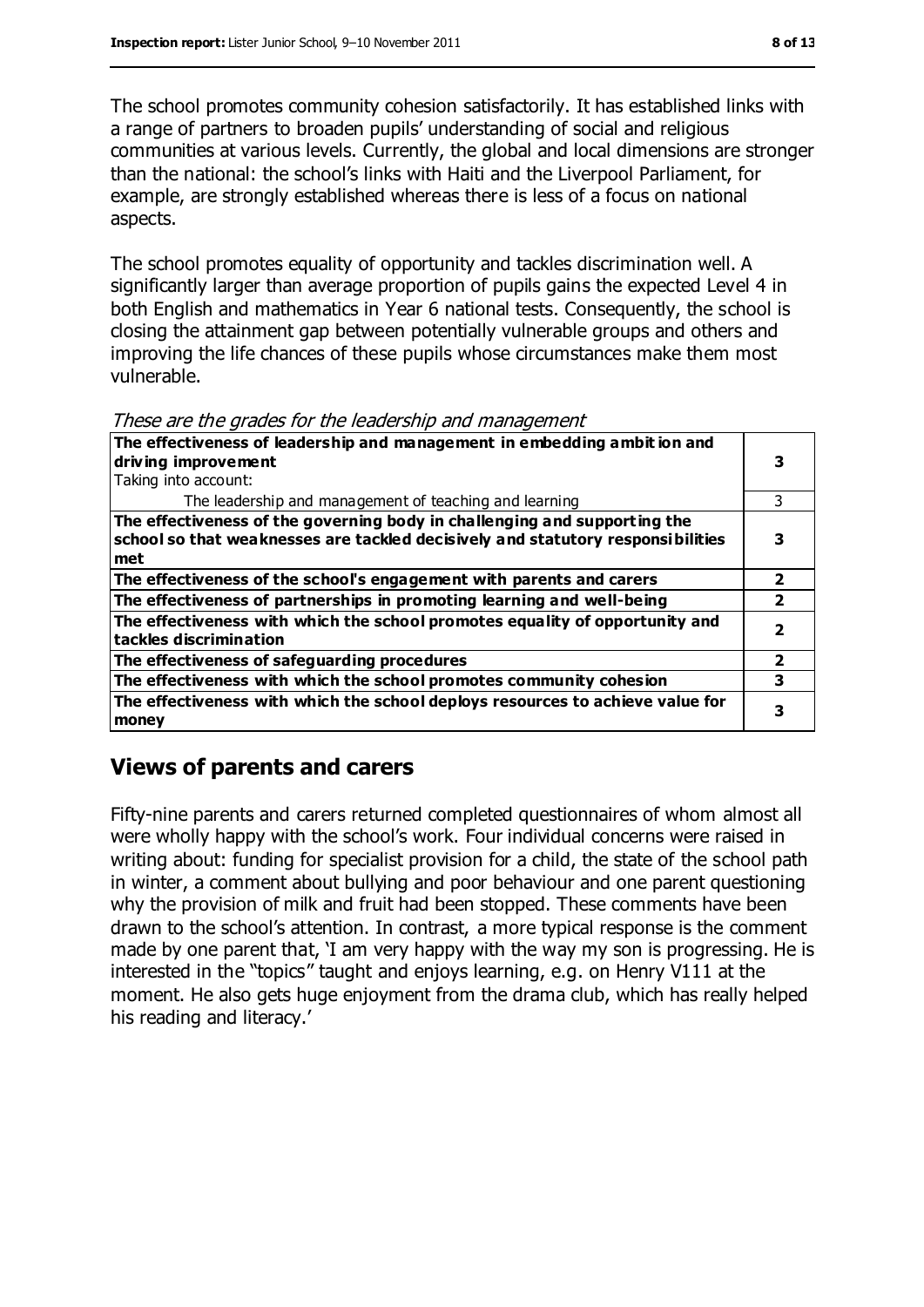### **Responses from parents and carers to Ofsted's questionnaire**

Ofsted invited all the registered parents and carers of pupils registered at Lister Junior School to complete a questionnaire about their views of the school.

In the questionnaire, parents and carers were asked to record how strongly they agreed with 13 statements about the school.

The inspection team received 61 completed questionnaires by the end of the on-site inspection. In total, there are 223 pupils registered at the school.

| <b>Statements</b>                                                                                                                                                                                                                                       | <b>Strongly</b><br>agree |               | <b>Agree</b> |    | <b>Disagree</b> |                | <b>Strongly</b><br>disagree |                |
|---------------------------------------------------------------------------------------------------------------------------------------------------------------------------------------------------------------------------------------------------------|--------------------------|---------------|--------------|----|-----------------|----------------|-----------------------------|----------------|
|                                                                                                                                                                                                                                                         | <b>Total</b>             | $\frac{0}{0}$ | <b>Total</b> | %  | <b>Total</b>    | $\frac{0}{0}$  | <b>Total</b>                | %              |
| My child enjoys school                                                                                                                                                                                                                                  | 38                       | 62            | 23           | 38 | 0               | 0              | 0                           | 0              |
| The school keeps my child<br>safe                                                                                                                                                                                                                       | 37                       | 61            | 23           | 38 | 0               | $\mathbf 0$    | $\mathbf{1}$                | $\overline{2}$ |
| The school informs me<br>about my child's progress                                                                                                                                                                                                      | 33                       | 54            | 27           | 44 | $\mathbf{1}$    | $\overline{2}$ | $\mathbf 0$                 | $\mathbf 0$    |
| My child is making enough<br>progress at this school                                                                                                                                                                                                    | 33                       | 54            | 27           | 44 | 0               | $\mathbf 0$    | $\mathbf{1}$                | $\overline{2}$ |
| The teaching is good at<br>this school                                                                                                                                                                                                                  | 33                       | 54            | 28           | 46 | 0               | $\mathbf 0$    | $\mathbf 0$                 | $\mathbf 0$    |
| The school helps me to<br>support my child's learning                                                                                                                                                                                                   | 31                       | 51            | 27           | 44 | $\mathbf{1}$    | $\overline{2}$ | $\mathbf 0$                 | $\mathbf 0$    |
| The school helps my child<br>to have a healthy lifestyle                                                                                                                                                                                                | 30                       | 49            | 28           | 46 | $\mathbf{1}$    | $\overline{2}$ | $\mathbf{1}$                | $\overline{2}$ |
| The school makes sure that<br>my child is well prepared<br>for the future (for example<br>changing year group,<br>changing school, and for<br>children who are finishing<br>school, entering further or<br>higher education, or<br>entering employment) | 33                       | 54            | 26           | 43 | $\mathbf{1}$    | $\overline{2}$ | $\mathbf{1}$                | $\overline{2}$ |
| The school meets my<br>child's particular needs                                                                                                                                                                                                         | 32                       | 52            | 26           | 43 | 0               | $\mathbf 0$    | $\mathbf{1}$                | $\overline{2}$ |
| The school deals effectively<br>with unacceptable<br>behaviour                                                                                                                                                                                          | 31                       | 51            | 25           | 41 | 0               | $\mathbf 0$    | $\overline{2}$              | 3              |
| The school takes account<br>of my suggestions and<br>concerns                                                                                                                                                                                           | 29                       | 48            | 27           | 44 | $\mathbf{1}$    | $\overline{2}$ | $\mathbf{1}$                | $\overline{2}$ |
| The school is led and<br>managed effectively                                                                                                                                                                                                            | 34                       | 56            | 25           | 41 | 0               | $\mathbf 0$    | $\mathbf{1}$                | $\overline{2}$ |
| Overall, I am happy with<br>my child's experience at<br>this school                                                                                                                                                                                     | 40                       | 66            | 20           | 33 | $\mathbf{1}$    | $\overline{2}$ | 0                           | $\mathbf 0$    |

The table above summarises the responses that parents and carers made to each statement. The percentages indicate the proportion of parents and carers giving that response out of the total number of completed questionnaires. Where one or more parents and carers chose not to answer a particular question, the percentages will not add up to 100%.

Table needs completing – QAR not able to comment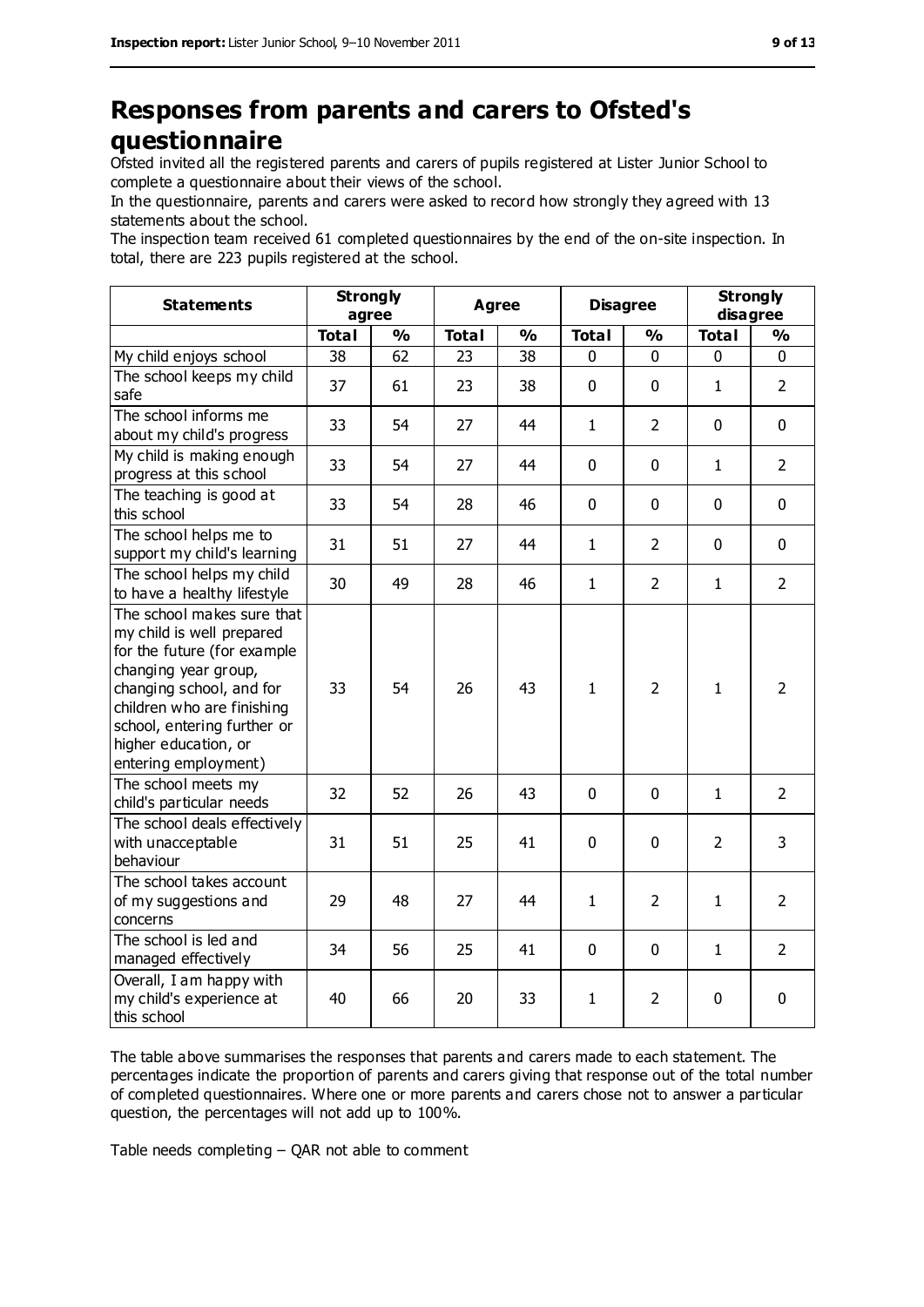### **Glossary**

#### **What inspection judgements mean**

| <b>Grade</b> | <b>Judgement</b> | <b>Description</b>                                                                                                                                                                                                               |
|--------------|------------------|----------------------------------------------------------------------------------------------------------------------------------------------------------------------------------------------------------------------------------|
| Grade 1      | Outstanding      | These features are highly effective. An outstanding<br>school provides exceptionally well for all its pupils'<br>needs.                                                                                                          |
| Grade 2      | Good             | These are very positive features of a school. A school<br>that is good is serving its pupils well.                                                                                                                               |
| Grade 3      | Satisfactory     | These features are of reasonable quality. A<br>satisfactory school is providing adequately for its<br>pupils.                                                                                                                    |
| Grade 4      | Inadequate       | These features are not of an acceptable standard. An<br>inadequate school needs to make significant<br>improvement in order to meet the needs of its pupils.<br>Ofsted inspectors will make further visits until it<br>improves. |

#### **Overall effectiveness of schools**

|                          | Overall effectiveness judgement (percentage of schools) |      |                     |                   |
|--------------------------|---------------------------------------------------------|------|---------------------|-------------------|
| <b>Type of</b><br>school | <b>Outstanding</b>                                      | Good | <b>Satisfactory</b> | <b>Inadequate</b> |
| Nursery schools          | 43                                                      | 47   | 10                  |                   |
| Primary schools          | 6                                                       | 46   | 42                  |                   |
| Secondary<br>schools     | 14                                                      | 36   | 41                  | 9                 |
| Sixth forms              | 15                                                      | 42   | 41                  | 3                 |
| Special schools          | 30                                                      | 48   | 19                  | 3                 |
| Pupil referral<br>units  | 14                                                      | 50   | 31                  | 5                 |
| All schools              | 10                                                      | 44   | 39                  |                   |

New school inspection arrangements were introduced on 1 September 2009. This means that inspectors now make some additional judgements that were not made previously.

The data in the table above is for the period 1 September 2010 to 08 April 2011 and are consistent with the latest published official statistics about maintained school inspection outcomes (see [www.ofsted.gov.uk\)](http://www.ofsted.gov.uk/).

The sample of schools inspected during 2010/11 was not representative of all schools nationally, as weaker schools are inspected more frequently than good or outstanding schools.

Percentages are rounded and do not always add exactly to 100. Sixth form figures reflect the judgements made for the overall effectiveness of the sixth form in secondary schools, special schools and pupil referral units.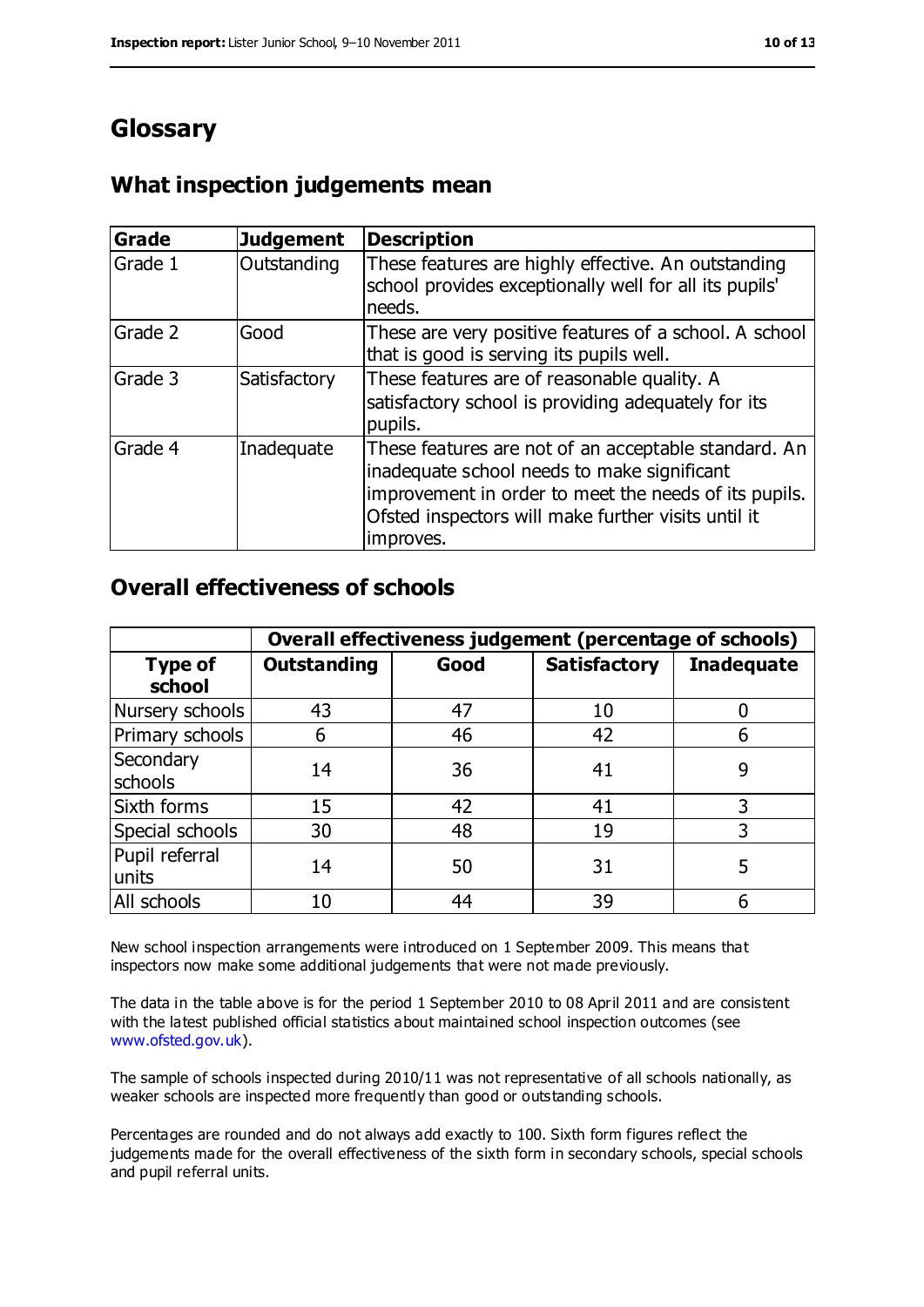# **Common terminology used by inspectors**

| Achievement:               | the progress and success of a pupil in their<br>learning, development or training.                                                                                                                                                                                                                                                        |
|----------------------------|-------------------------------------------------------------------------------------------------------------------------------------------------------------------------------------------------------------------------------------------------------------------------------------------------------------------------------------------|
| Attainment:                | the standard of the pupils' work shown by test<br>and examination results and in lessons.                                                                                                                                                                                                                                                 |
| Capacity to improve:       | the proven ability of the school to continue<br>improving. Inspectors base this judgement on<br>what the school has accomplished so far and on<br>the quality of its systems to maintain<br>improvement.                                                                                                                                  |
| Leadership and management: | the contribution of all the staff with<br>responsibilities, not just the headteacher, to<br>identifying priorities, directing and motivating staff<br>and running the school.                                                                                                                                                             |
| Learning:                  | how well pupils acquire knowledge, develop their<br>understanding, learn and practise skills and are<br>developing their competence as learners.                                                                                                                                                                                          |
| Overall effectiveness:     | inspectors form a judgement on a school's overall<br>effectiveness based on the findings from their<br>inspection of the school. The following<br>judgements, in particular, influence what the<br>overall effectiveness judgement will be.                                                                                               |
|                            | The school's capacity for sustained<br>H<br>improvement.<br>Outcomes for individuals and groups of<br>pupils.<br>The quality of teaching.<br>$\blacksquare$<br>The extent to which the curriculum meets<br>pupils' needs, including, where relevant,<br>through partnerships.<br>The effectiveness of care, guidance and<br>■<br>support. |
| Progress:                  | the rate at which pupils are learning in lessons<br>and over longer periods of time. It is often<br>measured by comparing the pupils' attainment at<br>the end of a key stage with their attainment when<br>they started.                                                                                                                 |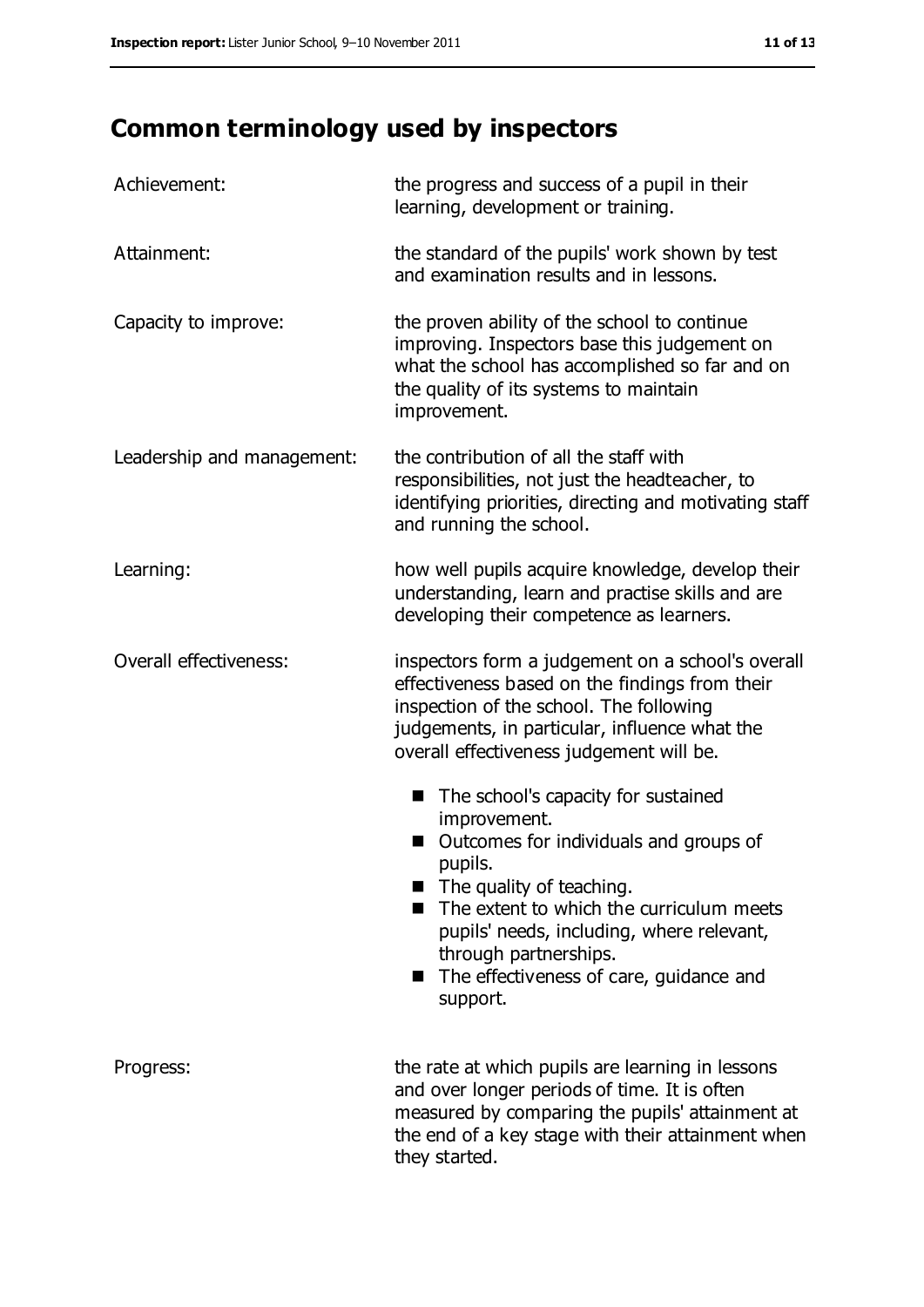#### **This letter is provided for the school, parents and carers to share with their children. It describes Ofsted's main findings from the inspection of their school.**



11 November 2011

Dear Pupils

#### **Inspection of Lister Junior School, Liverpool, L13 7DT**

As you know, I recently visited your school with two colleagues. Thank you for being so kind and helpful and for welcoming us to your school. Thank you especially to those of you whom we met. We enjoyed meeting you and hearing about what you like about school.

We found that there are lots of good things about your school.

- You are growing up to be good, well-behaved and decent young people who know how to keep healthy and safe. You play a good part in your community and you are proud of your school.
- A large number of you get Level 4 or above in both mathematics and English in the Year 6 SATs! Well done!
- The adults in your school look after you well and make sure you are safe.
- $\blacksquare$  The teachers work hard to make the curriculum, the subjects you study, interesting.

We think though that some of your lessons could be better and that some of you could make better progress in lessons, especially when you first join the school in Year 3. We have asked your headteacher to check on this in the future.

Those of you who completed the questionnaires told us how much you enjoy school. Please remember to say thank you to the teachers and adults who take care of you. We are sure that you will continue to be good ambassadors for Lister Junior School.

Yours sincerely

Angela Westington **Her Majesty's Inspector**